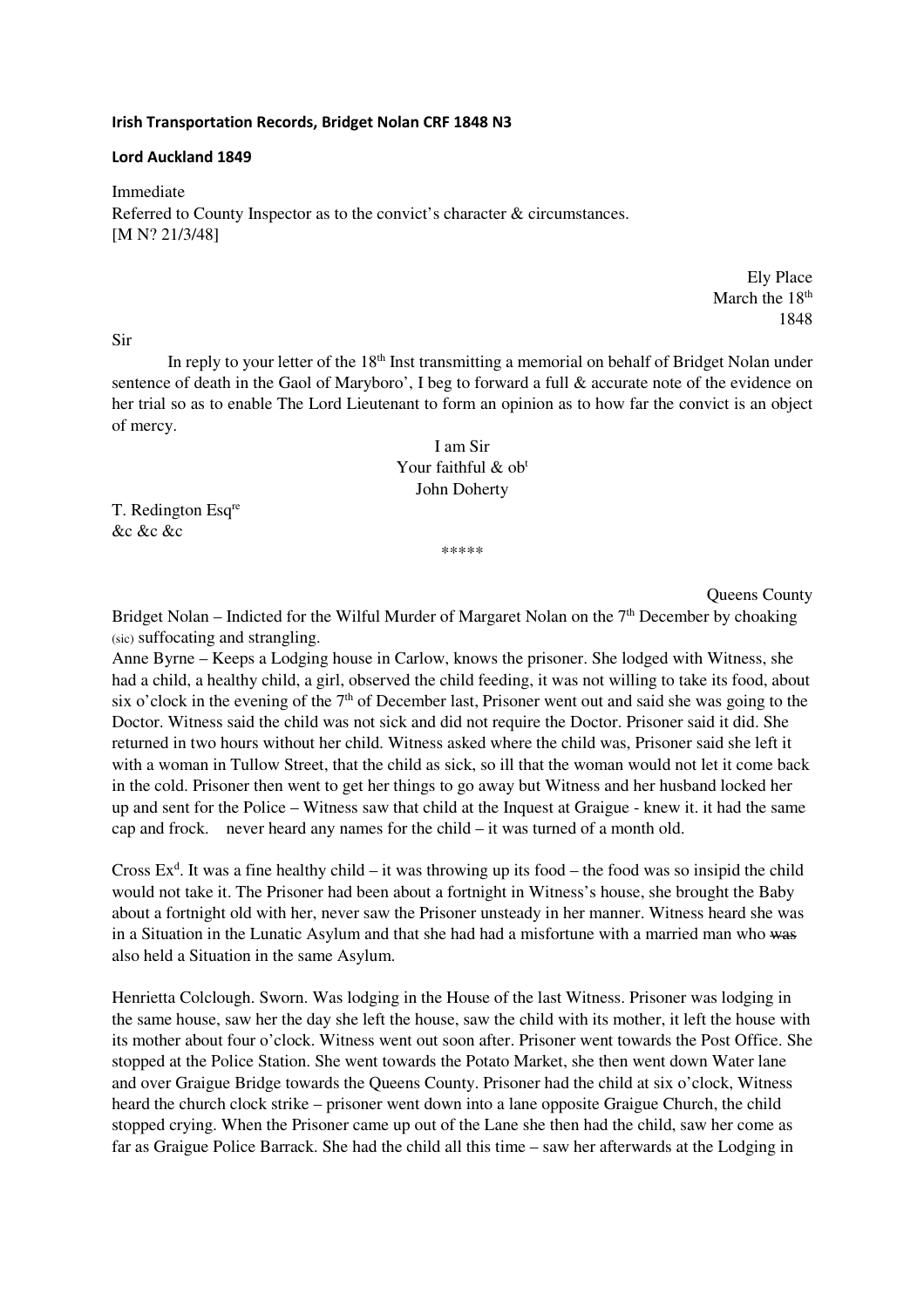about two hours after. She had not the child with her then. Witness was at the Inquest and saw the Prisoner's child there.

Stephen Lark. P.C. Sworn. Knows the Prisoner – found the child in a field near Graigue Church. Prisoner said the child died in convulsions in her arms and that she buried it without a coffin in that place.

Cross Ex<sup>d</sup>. Prisoner seemed very much fretted at this time. he always considered her a humane girl when he knew her about two years ago, there was great distress at the time of this occurrence, many poor people were unable to procure coffins.

John Lowther P.C. Sworn. Prisoner was given into his charge about 7 or 8 o'clock on the evening of the  $7<sup>th</sup>$  Dec<sup>r</sup> by the first witness Anne Byrne. He cautioned her  $\&$  arrested her. She stated she left the child at a lodging house at Graigue, when near Graigue she said, there is no use in going any further, I have thrown the child into the river, she came to a certain part of the river and said I threw it in there. She said that the child was born about six weeks before at Leighlin Bridge, that it was christened Margaret Nolan by the Rev Fr Sinnott

Cross  $Ex<sup>d</sup>$ . It was the Queens County side she pointed out the place.

Ebenezer Bolton M.D. Sworn. I examined the body on the  $10<sup>th</sup>$  of December of a female child called Margaret Nolan, there was the impression of something tight round the neck. The death appeared to have been produced by suffocation, by strangulation, from the External mark suffocation External pressure sufficient to have caused it, the child appeared to have been exceedingly healthy. John Doherty

\*\*\*\*\*

Maryboro' Gaol March 17/48

To His Excellency the Lord Lieutenant General and Governor General of Ireland-The Petition of Bridget Nolan a Prisoner in this Gaol of Maryboro' under sentence of Death Most Humbly Sheweth,

That your Memorialist was tried at Lent Assizes 1848 before the Hon<sup>1</sup>Chief Justice Dougherty for the Murder of her infant child six weeks old, and sentenced to die on the 20<sup>th</sup> of April next.

 Your Memorialist was a Caretaker of Lunatics in the Asylum in Carlow and being Subject to Epileptic fits was not in the possession of her senses at certain times and was too easily seduced by a fellow caretaker in the same ward with herself under promise of Marriage gave way to his solicitations and was delivered of an infant child and while labouring under one of those fits of weakness of mind committed the dreadful act for which she is sentenced to die.

 That your Memorialist was not sensible of the awful situation she was in before her trial and made no Exertions to get Evidence brought forward to prove the facts she has stated, which could have been proved by the Carlow Constabulary and also the Governor and Matron of this Gaol can prove that after she was found guilty she did not know what was going on.

 Your Memorialist bows with submission to the Sentence of the Law and declares most solemnly she was not aware of the awfulness of the crime she had committed until she was told it in the Gaol after trail.

 Your Memorialist begs for the sake of Jesus Christ that your Excellency will extend Mercy and order that the Sentence of Death may not be executed on her and your Memorialist will ever pray

> \*\*\*\*\* Queens Co. N 3 1848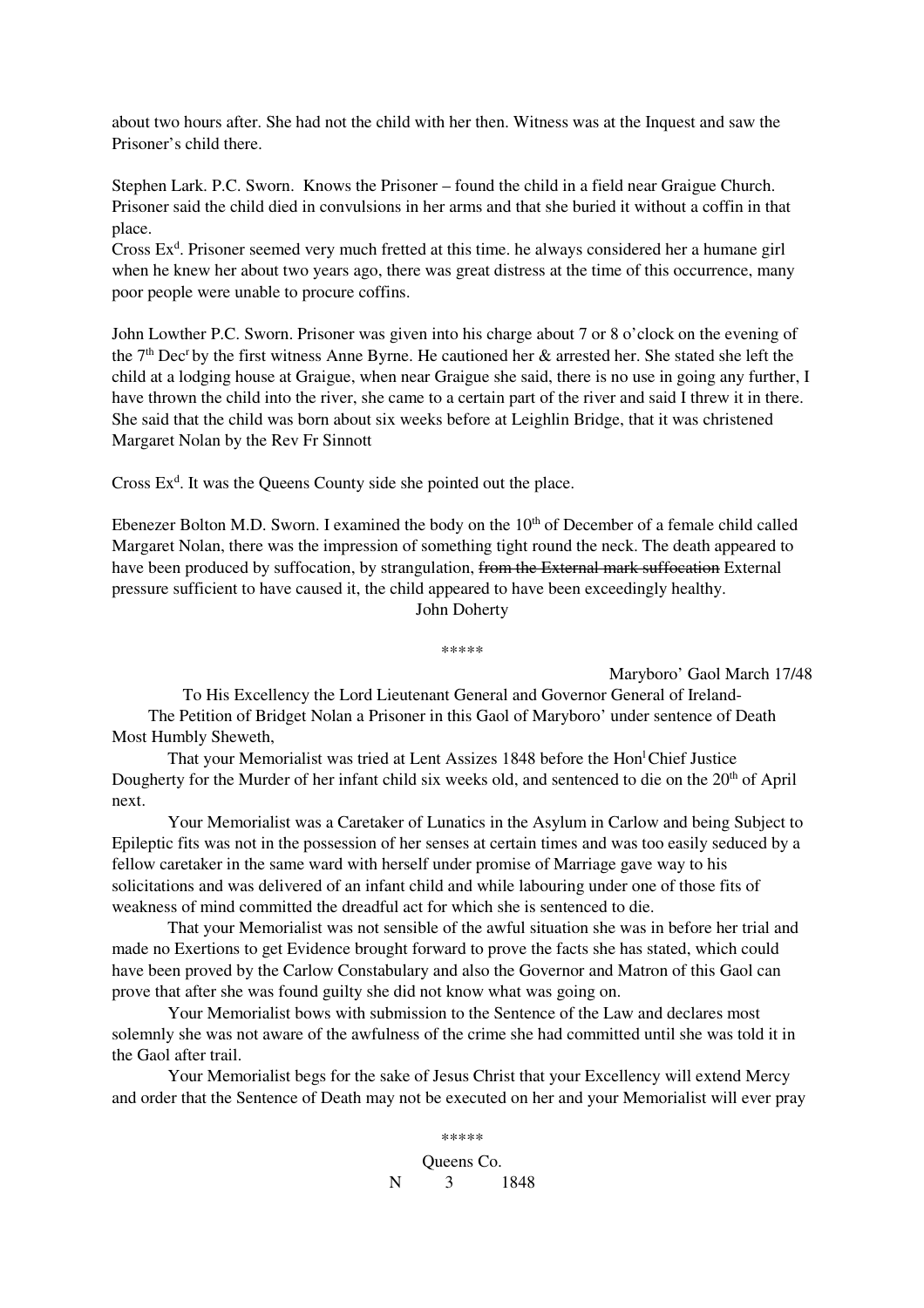## Bridget Nolan Murder

To, The Right Honorable, Lord Chief Justice Doherty, The Humble Petition of Bridget Nolan, a Prisoner under Sentence of Death, in Maryborough Gaol. Most Humbly Sheweth,

That your Lordships petitioner was tried on the 7<sup>th</sup> Instant before your Lordship at the Assizes of Maryborough, for the Murder of petitioner's Infant child - was convicted, and sentenced to be Executed.

 Your Lordships petitioner all through life supported an unimpeachable character never has been the slightest blemish on it – (which is testified by the annexed certificate, signed by several highly respectable individuals) – until the late ever to be deplored, and melancholy transaction for which petitioner feels the most painful regret – and petitioner would never be guilty of such a melancholy act – but petitioner perceiving the great disgrace she had plunged herself into, and being in great destitution, Petitioner reflections deprived her of reason; and in moments of Insanity, petitioner committed what she deplores – and what brings petitioner to an untimely end.

 Your Lordships petitioner feels the Justice of her sentence, and would meet her fate with resignation, but petitioner conceives if her life was prolonged, she would endeavour to atone and make retribution to Almighty God in the best manner she could for such a hateful crime. Petitioner therefore implores that your Lordship will be graciously pleased to commute her sentence from Death, to Transportation for any term of years your Lordship may deem proper.

And petitioner will feel bound to Pray etc etc

Bridget Nolan Petitioner

Maryborough Gaol 11th March 1848

We the undersigned Magistrates, Gentlemen and Inhabitants of Carlow County Certify that the annexed petitioner Bridget Nolan has always been a proper well behaved honest young woman, we never could hear she was guilty of the slightest misdemeanour, nor crime of any kind until this one she has been lately tried for - her friends are honest people. Carlow 11<sup>th</sup> March 1848 Shewbridge Connor M.D. Dr Herring Cooper

Mr Herring Cooper Thomas O'Meara M.B. Hons Med Scholar Lond:

I have known Bridget Nolan from a child until the perpetration of the crime in question. I have never heard anything to her disadvantage but the contrary. Thos. Haughton J.P. 11<sup>th</sup> March 1848

I concur in the above *signature* M.D.& J.P.

We the undersigned recommend the petition of Bridget Nolan to the merciful consideration of his Excellency. R. Clayton Browne JP H [Brown?] R. Haly R.C. Bishop. \*\*\*\*\* N 3 1848 Bridget Nolan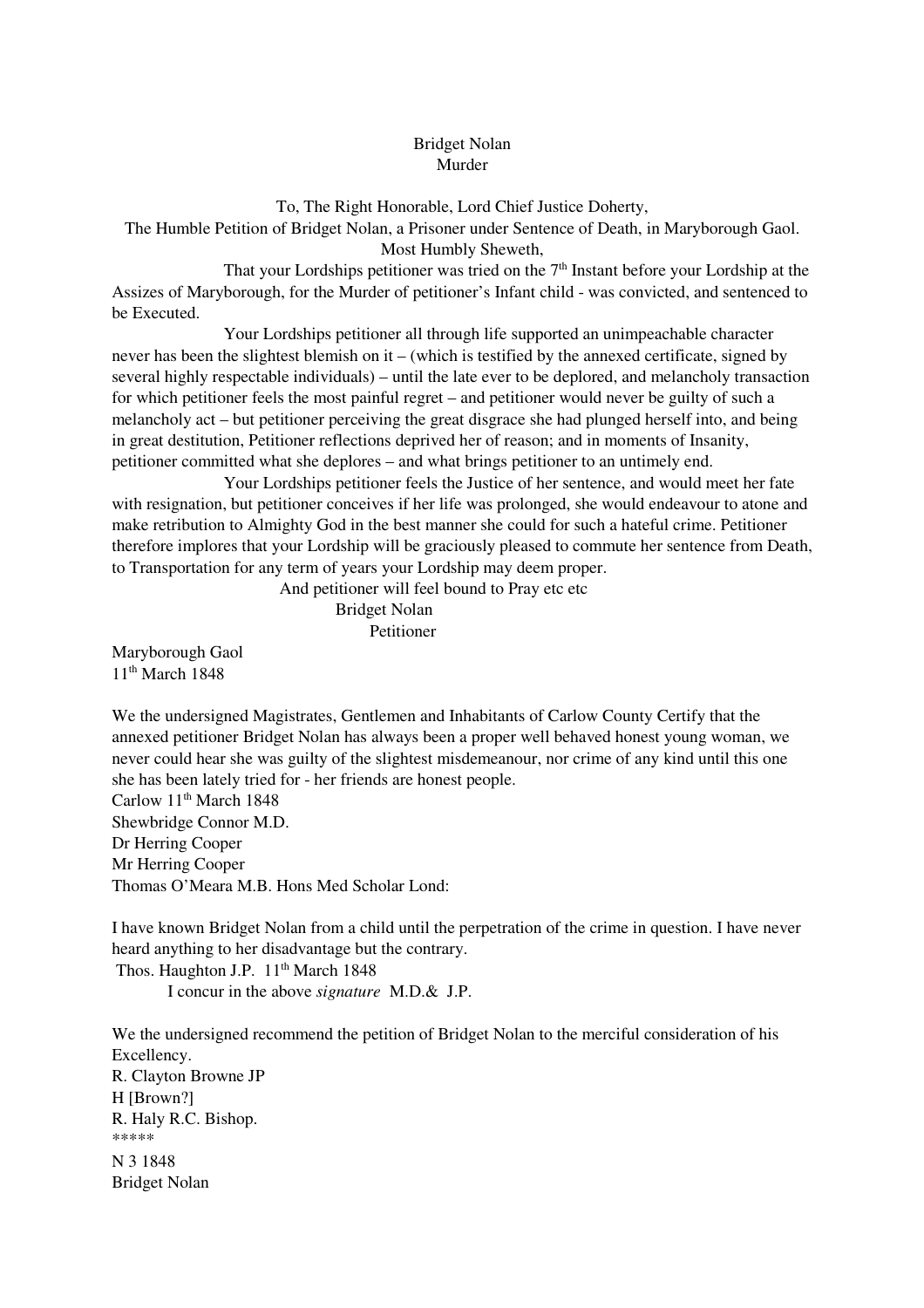To be executed on the 20<sup>th</sup> April - murder Notes of trial annexed March 26 Commute to transportation for life Order issued [ ] 29/3/48 ?. L. [Jn?] Haighton – H.H. \*\*\*\*\*\*\*

Immediate

## Queens County Maryborough 9 A.M. March 22<sup>nd</sup> 1848

In the absence of the Sub-Inspector on leave, you are requested to inquire and report as to the character and circumstances of the unfortunate creature, Bridget Nolan, who is the subject of the accompanying documents.

Send me your reply by express.

Thomas  $H$ .  $\lceil \quad \rceil$ Co. Inspector

Head -Constable Nicholls Carlow – Graigue

\*\*\*\*\*

## Maryborough March 23rd 48

The annexed submitted – I understand the wretched women has undergone dreadful mental agony since her conviction. Once or twice it was reported she was dead.

> Thos H.. [ ] Co. Inspector

The Under Secretary

\*\*\*\*\*

Immediate

Queens County

Graigue Carlow, 22nd March 1848

In compliance with your order, I beg to state that I have made particular inquiry, as to the character and circumstances of Bridget Nolan, the unfortunate creature, who is the subject of the accompanying documents and I find her conduct up to the melancholy event was irreproachable. Her family although humble are respectable well conducted people, and I believe all stated in her Petition to be perfectly true.

> In the absence of the Sub Inspector on leave William Nicholls 2 nd Head Const. \*\*\*\*\*\*\*

*Written across the letter*. Immediate

Referred to County Inspector as to the Convicts character & circumstances W.R. 21/3/48

Carlow 18 March 1848 To His Excellency the Lord Lieutenant

My Lord,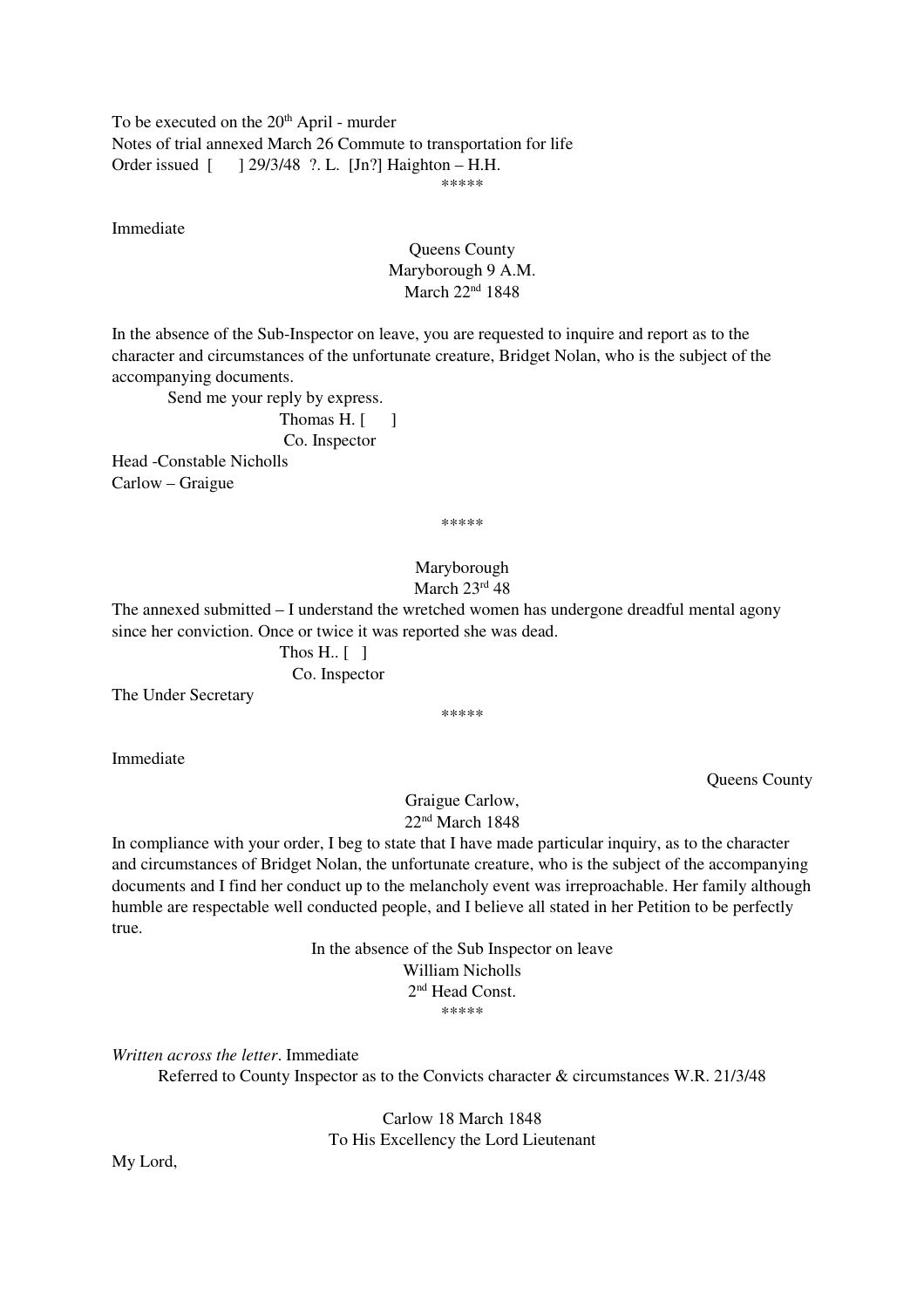The friends of the unhappy subject of the accompanying memorial, who are very respectable well conducted people, in humble life, have requested me to forward it to you, & I take the liberty of stating that the unfortunate woman until this event took place was for some years esteemed as one of the best female servants in our district Lunatic Asylum. Trusting to your Excellency's favourable consideration of the case.

> I have the honour to remain Your ob<sup>t</sup> Servant Sam<sup>1</sup> Haughton

> > \*\*\*\*\*

To His Excellency The Earl of Clarendon Lord Lieutenant General and General Governor of Ireland. The Humble Petition of Bridget Nolan a Prisoner under Sentence of death in Maryborough Gaol,

Most Humbly and respectfully Sheweth,

 That Petitioner was tried at the last Assizes held in Maryborough on the seventh instant before the Right Honorable Lord Chief Justice Doherty for the murder of Petitioner's infant child was convicted and sentenced to be hanged on the Twentieth day of April next.

 That Petitioner was a Servant or Nurse tender in the Carlow Lunatic Asylum and was seduced by one of the Keepers a fellow servant and being Pregnant by him Petitioner lost her Situation and after her confinement was in the greatest destitution being deserted by her relatives, friends and acquaintances who all refused to afford Petitioner the smallest relief or shelter driven to despair by reflecting on the impropriety of her conduct and feeling herself (who was once possessed of good and kind relatives and friends) a wretched and deserted outcast on Society and apprehending that there was nothing for her but Starvation and Shame Petitioners mind became quite unsettled and in a fit of desperation Petitioner destroyed the child and concealed it in a field but on being questioned about it at once admitted the dreadful act committed Petitioner not knowing at the time the crime she was guilty of nor what she was doing.

 That up to the period of this most deplorable circumstance Petitioner supported an honest upright and virtuous character as will appear to your Excellency by the Certificate of the Several Clergymen, Magistrates and Gentlemen of the County of Carlow and Queens County hereunto annexed.

 Petitioner most Humbly and respectfully implores Your Excellency to take Petitioners most deplorable and unhappy state and case into your Excellency's humane consideration and be graciously pleased to commute Petitioners sentence, from death to Transportation for any term your Excellency may think proper and thereby give Petitioner an opportunity of repenting of the Grievous Sin she has committed and trusting to God through the merits of her Saviour to obtain Mercy for the great Sin Petitioner has committed.

> And Petitioner will ever Pray Bridget Nolan

Maryborough Gaol March 1848

We the undersigned Clergymen, Magistrates and Gentlemen of the County Carlow and Queens County Certify that Bridget Nolan now under sentence of Death in the Gaol at Maryborough was Servant at the Carlow Lunatic Asylum and previous to the unfortunate transaction for which she has been sentenced to suffer the extreme penalty of the Law was always a well conducted proper young woman and believe that at the time she committed the melancholy act for which she was found Guilty she did it in a moment of desperation brought on by the unfortunate state she was reduced to and we most respectfully beg leave to recommend her case to the merciful consideration of His Excellency.

R Clayton [ Browne?? ] D.L. J.P. Governor- the Lunatic Asylum RD Bernard D.D. Dean of Leighlin Governor of Carlow Dist [ ] A[ ]